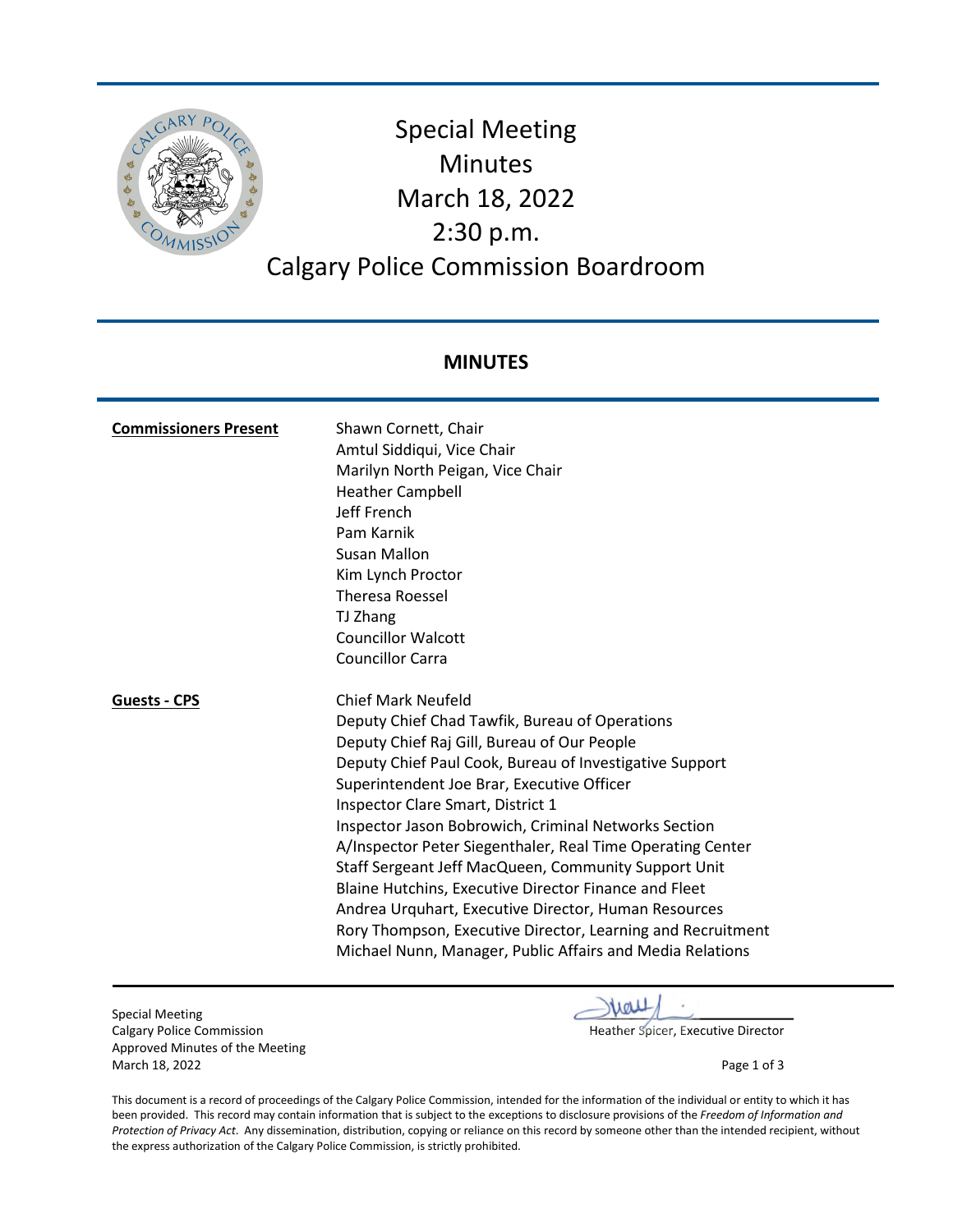|                         | Emma Poole, Public Affairs Media Relations<br>Lindsay Nykoluk, Public Affairs Media Relations<br>Elaine Ahn, Legal Services                                                                                              |  |
|-------------------------|--------------------------------------------------------------------------------------------------------------------------------------------------------------------------------------------------------------------------|--|
| <b>Commission Staff</b> | Heather Spicer, Executive Director<br>Deborah Petriuk, Public Complaint Director<br>Corwin Odland, Communications and Policy Director<br>Amber Schinnour, Commission Clerk<br>Nadine Suffron, Administrative Coordinator |  |
|                         |                                                                                                                                                                                                                          |  |

Meeting called to order at **2:31 p.m.** 

The Chair being satisfied that a quorum was present called the meeting to order at **2:31 p.m.** 

- **1. Confirmation & Declarations of Pecuniary/Conflict of interest**  Chair called for Declarations of Pecuniary/Conflict of Interest. None were noted.
- **2. Confirmation & Approval of Agenda MOVED** and **SECONDED** that the agenda be **approved**, as presented.

 **CARRIED**

**CARRIED**

# **3. Calgary Police Service – Major Event Report – Beltline Protest Response Plan**  The attachments and closed meeting discussions remain confidential pursuant to Section 18(1) of the Freedom of Information & Protection of Privacy Regulation 186/2008.

## **4. Consent Agenda**

The Chair, hearing no objection, declares unanimous consent to adopt a MOTION to receive the Consent Agenda

## **4.1 Letter from Mayor Gondek and Council to CPC Re: Beltline Protest Response**

## **4.2 Letters from Concerned Citizens**

The attachments and closed meeting discussions remain confidential pursuant to Section 18(1) of the Freedom of Information & Protection of Privacy Regulation 186/2008.

#### **5. Move in Camera without the Service**

The Chair declared the meeting move in camera without the service, at **3:17 p.m.** pursuant to the permissions granted by Section 18(1) of the *Freedom of Information & Protection of Privacy Regulation 186/2008.*

Special Meeting Calgary Police Commission **Executive Director Calgary Police Commission Heather Spicer, Executive Director** Approved Minutes of the Meeting March 18, 2022 **Page 2 of 3** Page 2 of 3

This document is a record of proceedings of the Calgary Police Commission, intended for the information of the individual or entity to which it has been provided. This record may contain information that is subject to the exceptions to disclosure provisions of the *Freedom of Information and Protection of Privacy Act.* Any dissemination, distribution, copying or reliance on this record by someone other than the intended recipient, without the express authorization of the Calgary Police Commission, is strictly prohibited.